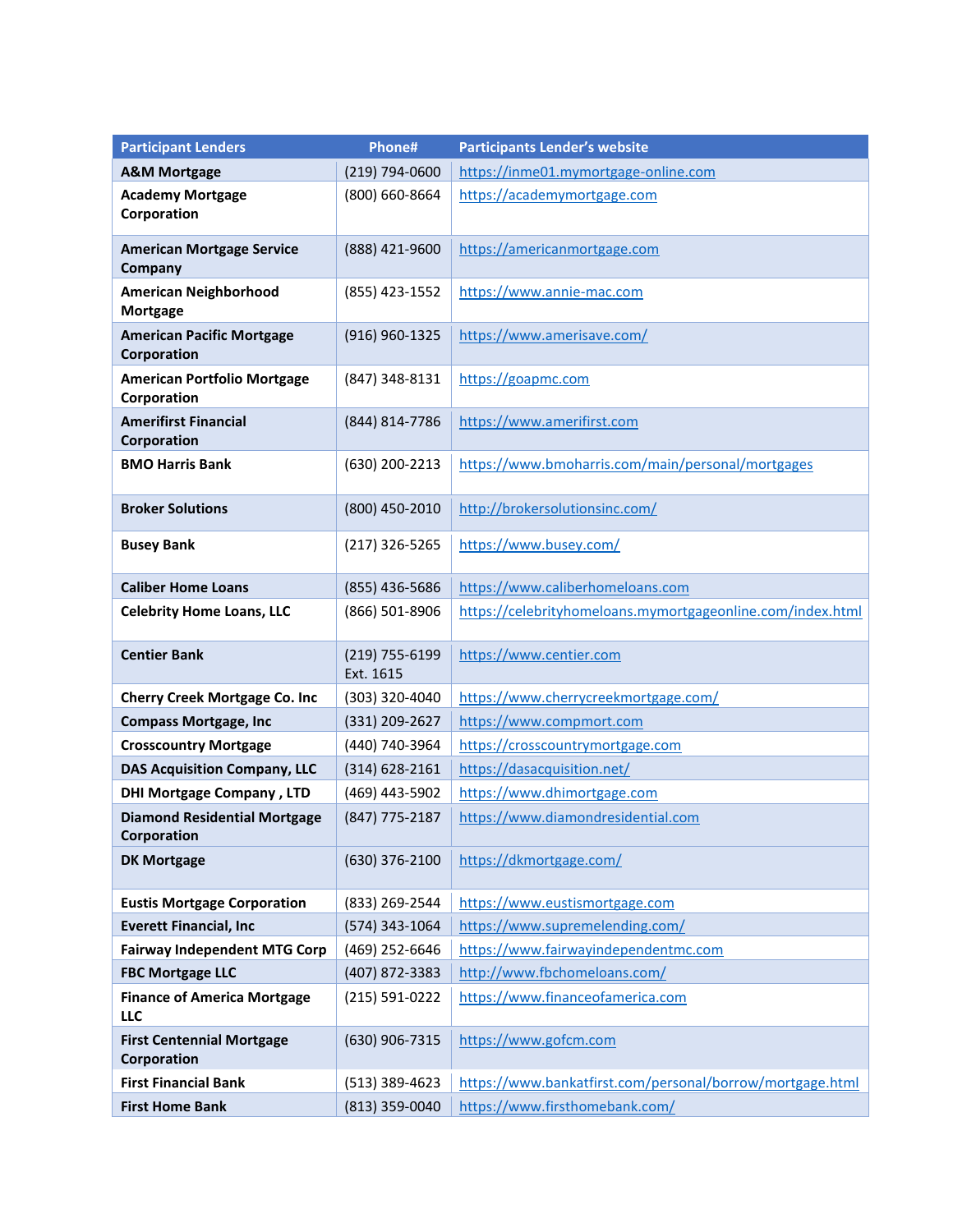| <b>First Merchants Bank, NA</b>                       | (800) 205-3464             | https://www.firstmerchants.com        |
|-------------------------------------------------------|----------------------------|---------------------------------------|
| <b>First Midwest Bank</b>                             | (800) 322-3623             | https://www.firstmidwest.com/personal |
| <b>First Option Mortgage, LLC</b>                     | (317) 713-9500             | https://myfirstoption.com             |
| <b>Gateway First Bank</b>                             | (972) 476-1865             | https://www.gatewayloan.com           |
| <b>German American Bank</b>                           | (812) 482-1314             | https://germanamerican.com/personal   |
| <b>Gershman Mortgage</b>                              | (800) 457 2357             | https://www.gershman.com/             |
| <b>GO Mortgage, LLC</b>                               | (262) 323-0790             | https://www.gogsf.com                 |
| <b>Guaranteed Rate Inc</b>                            | (866) 934-7283             | https://www.rate.com                  |
| <b>GVC Mortgage, Inc</b>                              | (800) 401-3677             | https://www.gvcmortgage.com           |
| <b>Hallmark Home Mortgage</b>                         | (260) 469-0900             | https://www.hallmarkhomemortgage.com  |
| <b>Highlands Residential</b><br>Mortgage, LTD         | (317) 884-7562             | https://highlandsmortgage.com         |
| <b>Home Bridge Financial Services,</b><br>Inc.        | (732) 738-7100             | https://www.homebridge.com/           |
| <b>Horizon Bank</b>                                   | (888) 873-2640             | https://www.horizonbank.com           |
| <b>Inspire Home Loans</b>                             | (980) 270-4783             | https://www.ihlmortgage.com           |
| <b>LeaderOne Financial</b><br>Corporation             | (800) 270-3416             | https://leader1.financial             |
| <b>Legend Lending Corporation</b>                     | (281) 218-0435             | https://legendhomelending.com/        |
| LoanDepot.com, LLC                                    | (888) 258-6572             | https://www.loandepot.com             |
| Lower, LLC                                            | (888) 826-2710             | https://gohomeside.com/               |
| <b>Mid America Mortgage</b>                           | (317) 324-0191<br>Ext 1100 | https://kwillmortgage.com/contact/    |
| <b>Milestone Home Lending, LLC</b>                    | $(317)$ 434-3108           | https://www.milestonehl.com           |
| Mission Loans, LLC, dba<br><b>Residential Bancorp</b> | (909) 200-2020             | https://www.bancorp.com/              |
| <b>MJW Financial, LLC</b>                             | (317) 579-9483             | https://mjwfinancial.com/locations/   |
| Mortgage 1, Incorporated                              | (866) 532-0550             | https://mortgageone.com/              |
| <b>Mortgage Masters of IN</b>                         | (812) 477-8000             | https://mortgagemastersofindiana.com  |
| <b>Movement Mortgage, LLC</b>                         | (877) 314-1499             | https://movement.com                  |
| <b>Nations Lending</b>                                | (877) 816-1220             | https://nationslending.com            |
| NTFN, INC dba A&M Mortgage<br>Group                   | (219) 794-0600             | https://ntfn.com/                     |
| <b>North Pointe Bank</b>                              | (888)-672-5626             | https://www.northpointe.com/          |
| <b>NVR Mortgage Finance, Inc</b>                      | $(317)$ 677-9772           | https://www.nvrmortgage.com           |
| <b>Old National Bank</b>                              | (812) 461-9057             | https://www.oldnational.com           |
| <b>Primary Residential Mortgage,</b><br>Inc           | (317) 579-0232             | https://www.primeres.com              |
| Primelending                                          | (317) 810-0527             | https://www.primelending.com          |
| <b>Prosperity Home Mortgage, LLC</b>                  | (877) 275-1762             | https://portal.phmloans.com/          |
| <b>Ruoff Mortgage Company, Inc</b>                    | (260) 497-0800             | https://www.ruoff.com                 |